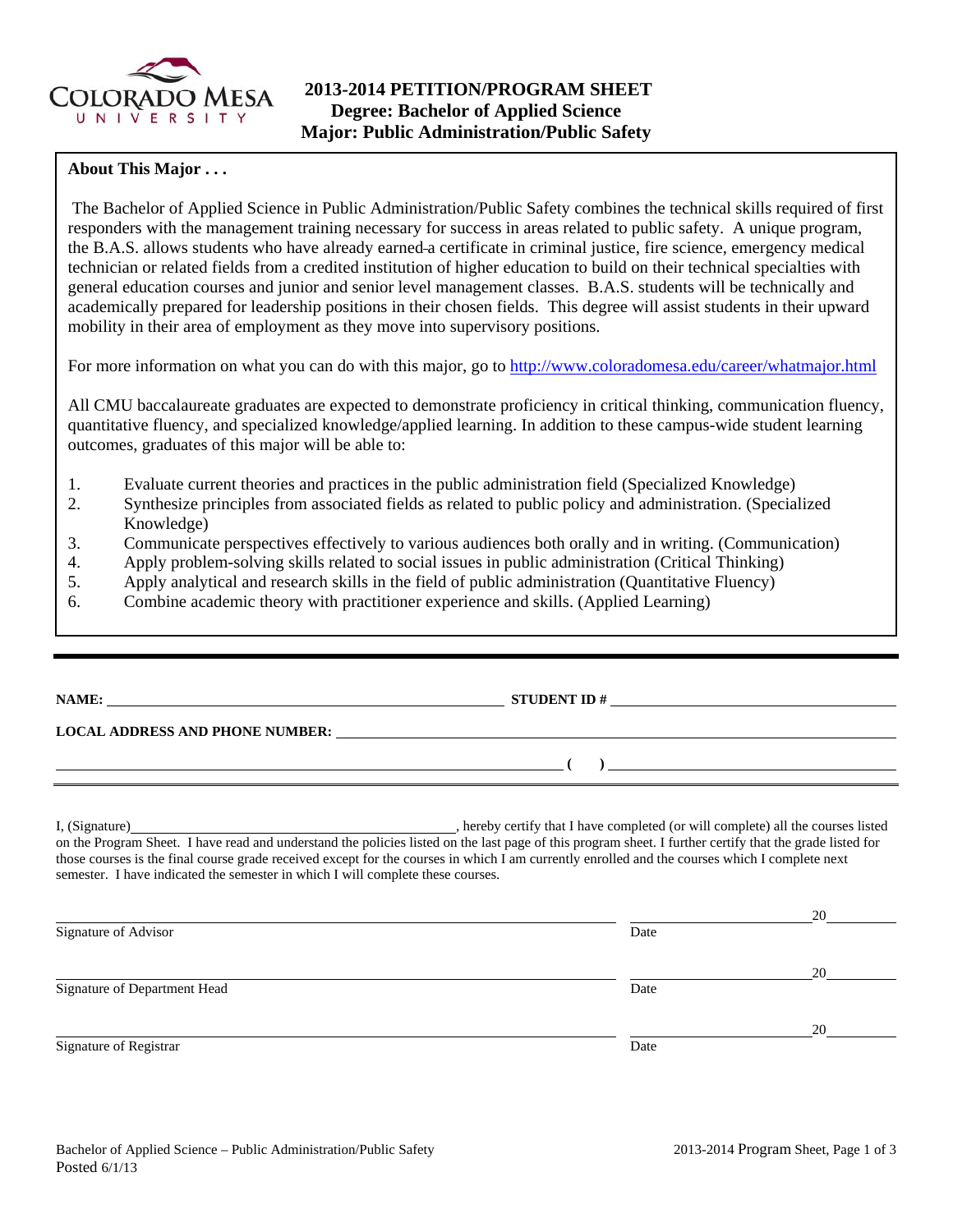## **Students should work closely with a faculty advisor when selecting and scheduling courses prior to registration.**

Degree Requirements:

- Students with a certificate in Law Enforcement, Fire Science, or Emergency Medical Services or a related field will receive credit for up to 35 semester hours in their core training and may use any additional semester hours earned to meet their General Education Requirements (as applicable) or as unrestricted electives.
- 120 semester hours total (A minimum of 28 taken at CMU in no fewer than two semesters).
- 24 upper division credits (A minimum of 15 taken at the 300-400 course levels within the major at CMU).
- 2.00 cumulative GPA or higher in all CMU coursework
- 2.00 cumulative GPA or higher in coursework toward the major content area
- Pre-collegiate courses (usually numbered below 100) cannot be used for graduation.
- When filling out the program sheet a course can be used only once.
- A student must follow the CMU graduation requirements either from 1) the program sheet for the major in effect at the time the student officially declares a major; or 2) a program sheet for the major approved for a year subsequent to the year during which the student officially declares the major and is approved for the student by the department head. Because a program may have requirements specific to the degree, the student should check with the faculty advisor for additional criteria. It is the student's responsibility to be aware of, and follow, all requirements for the degree being pursued. Any exceptions or substitutions must be approved by the student's faculty advisor and Department Head.
- See the "Undergraduate Graduation Requirements" in the catalog for additional graduation information.

**GENERAL EDUCATION REQUIREMENTS** (31 semester hours) See the current catalog for a list of courses that fulfill the requirements below. If a course is on the general education list of options and a requirement for your major, you must use it to fulfill the major requirement and make a different selection within the general education requirement.

Course No Title Sem.hrs Grade Term/Trns

| <b>English</b> (6 semester hours, must receive a grade of "C" or better and |  |
|-----------------------------------------------------------------------------|--|
| must be completed by the time the student has 60 semester hours.)           |  |
| <b>ENGL 111 English Composition</b>                                         |  |
| <b>ENGL 112 English Composition</b>                                         |  |

**Math:** MATH 110 **or higher** (3 semester hours, must receive a grade of "C" or better, must be completed by the time the student has 60 semester hours.)  $MATH 1$ <sub>\_\_\_\_</sub> \_

\_\_\_\_\_\_ \_\_\_\_ \_\_\_\_\_\_\_\_\_\_\_\_\_\_\_\_\_\_\_\_\_\_\_\_ \_\_\_\_ \_\_\_\_\_ \_\_\_\_\_\_\_\_

\_\_\_\_\_\_ \_\_\_\_ \_\_\_\_\_\_\_\_\_\_\_\_\_\_\_\_\_\_\_\_\_\_\_\_ \_\_\_\_ \_\_\_\_\_ \_\_\_\_\_\_\_\_

\_\_\_\_\_\_ \_\_\_\_ \_\_\_\_\_\_\_\_\_\_\_\_\_\_\_\_\_\_\_\_\_\_\_\_ \_\_\_\_ \_\_\_\_\_ \_\_\_\_\_\_\_\_ \_\_\_\_\_\_ \_\_\_\_ \_\_\_\_\_\_\_\_\_\_\_\_\_\_\_\_\_\_\_\_\_\_\_\_ \_\_\_\_ \_\_\_\_\_ \_\_\_\_\_\_\_\_

\_\_\_\_\_\_ \_\_\_\_ \_\_\_\_\_\_\_\_\_\_\_\_\_\_\_\_\_\_\_\_\_\_\_\_ \_\_\_\_ \_\_\_\_\_ \_\_\_\_\_\_\_\_

**History** (3 semester hours)

 $_{-}$   $_{-}$   $_{-}$   $_{-}$   $_{-}$   $_{-}$ 

 $HIST \quad \_\_\_\_\_\_$ 

**Humanities** (3 semester hours)

**Social and Behavioral Sciences** (6 semester hours)

**Natural Sciences** (7 semester hours, one course must include a lab)

Course No Title Sem.hrs Grade Term/Trns **Fine Arts** (3 semester hours) \_\_\_\_\_\_ \_\_\_\_ \_\_\_\_\_\_\_\_\_\_\_\_\_\_\_\_\_\_\_\_\_\_\_\_ \_\_\_\_ \_\_\_\_\_ \_\_\_\_\_\_\_\_ **OTHER LOWER DIVISION REQUIREMENTS** (6 semester hours) **Kinesiology** (3 semester hours) KINE 100 Health and Wellness 1 KINA  $1$   $1$ KINA  $1 \_$   $\_$ 

**Applied Studies** (3 semester hours) CISB 101 Business Info Tech 3

## **B.A.S. PUBLIC ADMINISTRATION/PUBLIC SAFETY MAJOR REQUIREMENTS**

(33 semester hours) Must pass all courses with a grade of "C" or higher.

|                 | <b>Required Core</b> (33 semester hours) |   |  |
|-----------------|------------------------------------------|---|--|
| <b>POLS 236</b> | State & Local Government                 | 3 |  |
| <b>POLS</b> 342 | Public Administration                    |   |  |
| <b>PADM 314</b> | <b>Public Organization Theory</b>        | 3 |  |
| <b>PADM 315</b> | <b>Public Management</b>                 |   |  |
| <b>PADM 350</b> | Ethics in Public Administration 3        |   |  |
| <b>PADM 442</b> | <b>Public Budgeting</b>                  |   |  |
| <b>PADM 446</b> | Public Personnel Mang.                   |   |  |
| <b>ENGL 219</b> | Introduction to Professional             | 3 |  |
|                 | Writing                                  |   |  |
| <b>ENGL 385</b> | <b>Technical and Professional</b>        |   |  |
|                 | <b>Writing Topics</b>                    |   |  |
| SOCO 301        | Intro to Human Services                  | 3 |  |
| <b>CISB 210</b> | <b>Fundamentals of Information</b>       |   |  |
|                 | <b>Systems</b>                           | 3 |  |

**Unrestricted Electives** (All college level classes necessary – minimum of 15 semester hours – to bring credit hour total to 120 hours. \_\_\_\_\_\_ \_\_\_\_ \_\_\_\_\_\_\_\_\_\_\_\_\_\_\_\_\_\_\_\_\_\_\_\_ \_\_\_\_ \_\_\_\_\_ \_\_\_\_\_\_\_\_

\_\_\_\_\_\_ \_\_\_\_ \_\_\_\_\_\_\_\_\_\_\_\_\_\_\_\_\_\_\_\_\_\_\_\_ \_\_\_\_ \_\_\_\_\_ \_\_\_\_\_\_\_\_ \_\_\_\_\_\_ \_\_\_\_ \_\_\_\_\_\_\_\_\_\_\_\_\_\_\_\_\_\_\_\_\_\_\_\_ \_\_\_\_ \_\_\_\_\_ \_\_\_\_\_\_\_\_

**Bachelor of Applied Science Core** (Up to 35semester hours Semester Hours taken as part of a state approved Associate of Applied Science degree or an equivalent training program.

| Course No Title |  |  |  | Sem.hrs Grade Term/Trns |
|-----------------|--|--|--|-------------------------|
|                 |  |  |  |                         |
|                 |  |  |  |                         |
|                 |  |  |  |                         |
|                 |  |  |  |                         |
|                 |  |  |  |                         |
|                 |  |  |  |                         |